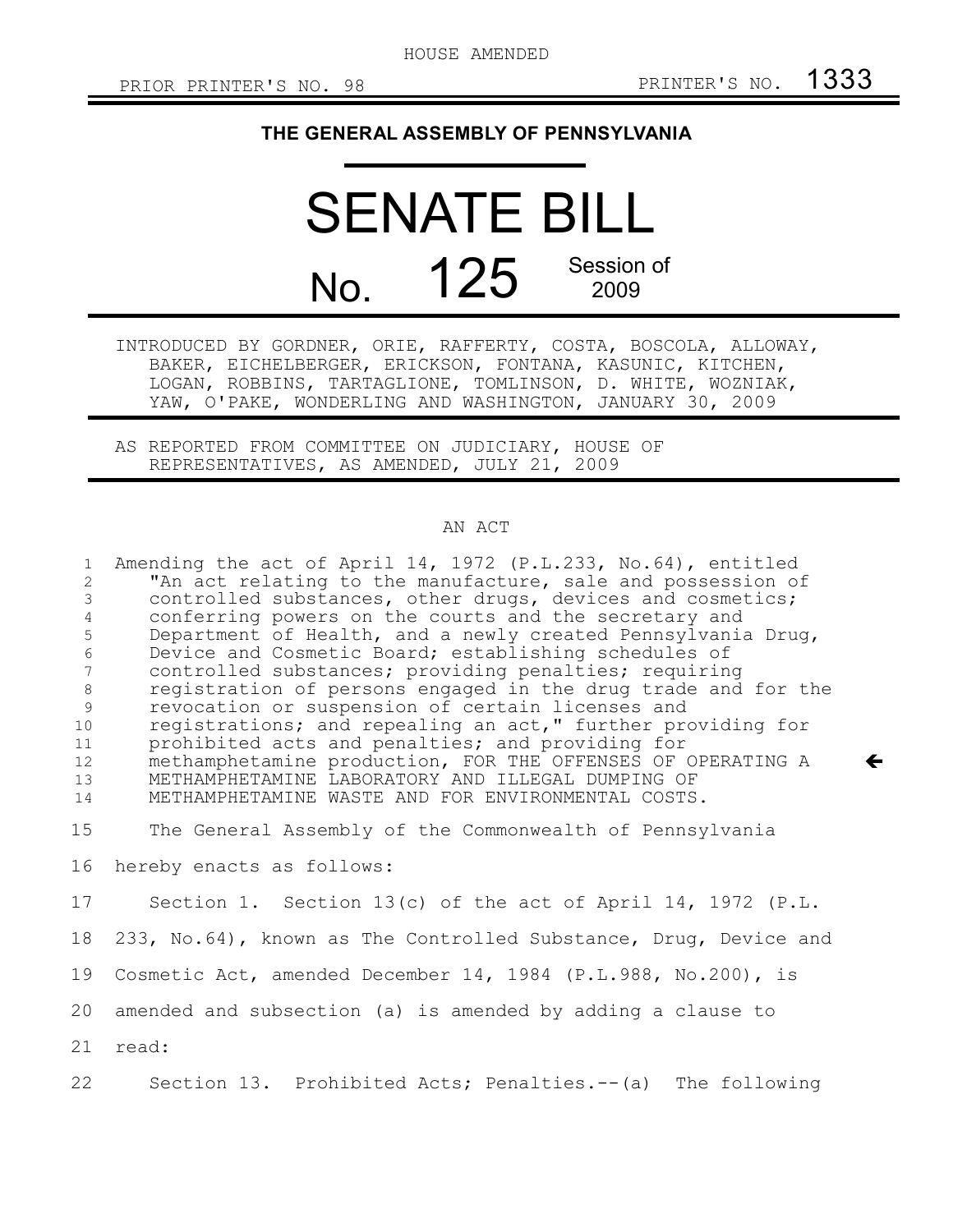acts and the causing thereof within the Commonwealth are hereby prohibited: 1 2

\* \* \* 3

(39) The knowing possession of ephedrine, pseudoephedrine, phenylpropanolamine or a product containing ephedrine, 4 5

pseudoephedrine, phenylpropanolamine, or any of their salts, 6

optical isomers or salts of optical isomers with the intent to 7

manufacture methamphetamine. 8

\* \* \* 9

(c) Any person who violates the provisions of clauses (21),  $(22)$  [and  $(24)$ ],  $(24)$  and  $(39)$  of subsection (a) shall be quilty of a misdemeanor, and shall, on conviction thereof, be punished only as follows: 10 11 12 13

(1) Upon conviction of the first such offense, he shall be sentenced to imprisonment not exceeding six months, or to pay a fine not exceeding ten thousand dollars (\$10,000), or both. 14 15 16

(2) Upon conviction of the second and subsequent offense, he shall be sentenced to imprisonment not exceeding two years, or to pay a fine not exceeding twenty-five thousand dollars (\$25,000), or both. 17 18 19 20

\* \* \* 21

Section 2. The act is amended by adding a section SECTIONS to read: 22 23

 $\leftarrow$ 

Section 13.3. Methamphetamine Production.--(a) Proof that a 24

person had in his possession more than 40 grams or 15 packages 25

of any drug containing ephedrine, pseudoephedrine, 26

phenylpropanolamine, or any of their salts, optical isomers or 27

salts of optical isomers as an active ingredient shall give rise 28

to a rebuttable presumption that the person acted with intent to 29

manufacture methamphetamine. 30

20090SB0125PN1333 - 2 -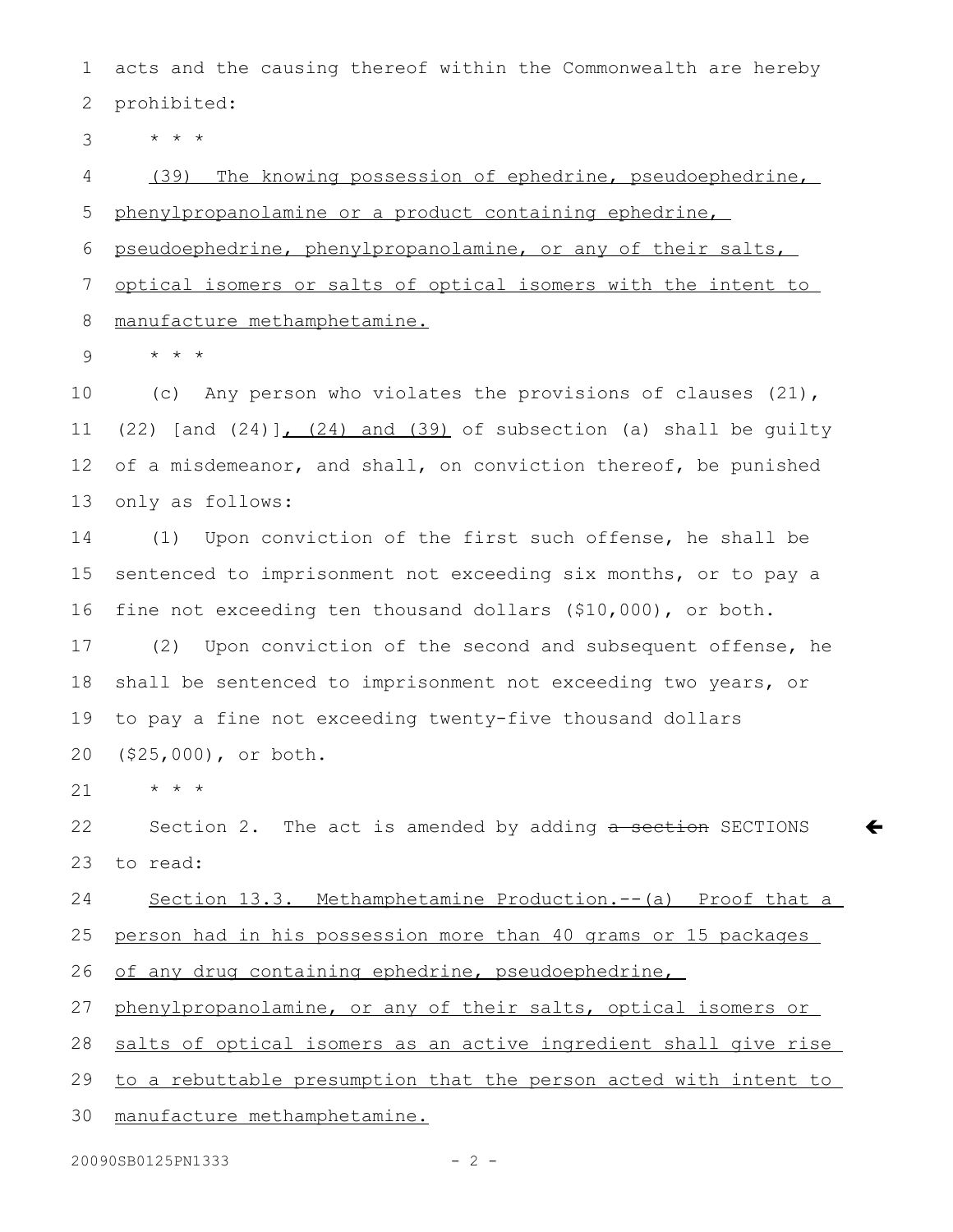| 1        | (b) Proof that a person had in his possession any amount of            |
|----------|------------------------------------------------------------------------|
| 2        | ephedrine, pseudoephedrine, phenylpropanolamine, or any of their       |
| 3        | salts, optical isomers or salts of optical isomers as an active        |
| 4        | ingredient and at the same time possessed any amount of any            |
| 5        | precursor substance under section 13.1 shall give rise to a            |
| 6        | rebuttable presumption that the person acted with intent to            |
| 7        | manufacture methamphetamine.                                           |
| 8        | (c) The provisions of this section shall not apply to a                |
| 9        | licensed pharmaceutical manufacturer, wholesaler, or the sales         |
| 10       | representative of a licensed manufacturer or wholesaler, or to a       |
| 11       | <u>licensed pharmacist or licensed health care professional, or to</u> |
| 12       | any other person engaged by a licensed manufacturer, wholesaler,       |
| 13       | pharmacist or health care provider, who lawfully markets,              |
| 14       | transports, delivers or dispenses a product containing                 |
| 15       | ephedrine, pseudoephedrine, phenylpropanolamine, or any of their       |
| 16       | salts, optical isomers or salts of optical isomers.                    |
| 17       | SECTION 13.4. OPERATING A METHAMPHETAMINE LABORATORY AND               |
|          |                                                                        |
| 18       | ILLEGAL DUMPING OF METHAMPHETAMINE WASTE.-- (A) (1) A PERSON           |
| 19       | COMMITS THE OFFENSE OF OPERATING A METHAMPHETAMINE LABORATORY IF       |
|          | THE PERSON KNOWINGLY CAUSES A CHEMICAL REACTION INVOLVING              |
| 21       | EPHEDRINE, PSEUDOEPHEDRINE OR PHENYLPROPANOLAMINE OR ANY OF            |
| 22       | THEIR SALTS, OPTICAL ISOMERS OR SALTS OF OPTICAL ISOMERS FOR THE       |
| 23       | PURPOSE OF MANUFACTURING METHAMPHETAMINE OR PREPARING A                |
| 24       | PRECURSOR SUBSTANCE FOR THE MANUFACTURE OF METHAMPHETAMINE.            |
| 25       | (2) EXCEPT AS PROVIDED IN CLAUSE (3), AN OFFENSE UNDER THIS            |
| 20<br>26 | SUBSECTION CONSTITUTES A FELONY OF THE SECOND DEGREE AND IS            |
| 27       | SUBJECT TO 18 PA.C.S. § 1110 (RELATING TO RESTITUTION FOR              |
| 28       | CLEANUP OF CLANDESTINE LABORATORIES).                                  |
| 29       | (3) A PERSON WHO VIOLATES THIS SUBSECTION COMMITS A FELONY             |

 $\leftarrow$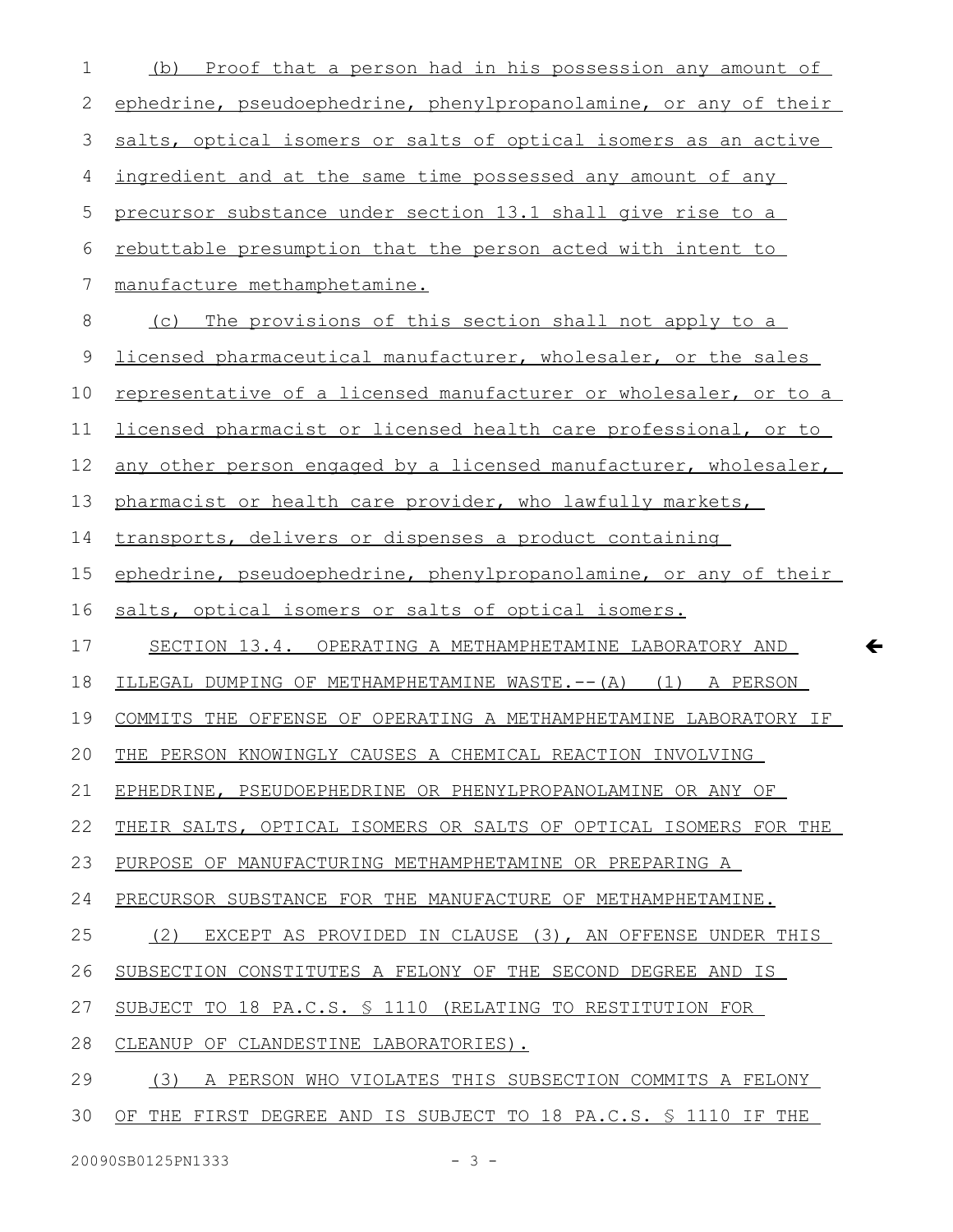| 1  | CHEMICAL REACTION OCCURS WITHIN 1,000 FEET OF THE REAL PROPERTY   |
|----|-------------------------------------------------------------------|
| 2  | ON WHICH IS LOCATED A PUBLIC, PRIVATE OR PAROCHIAL SCHOOL, A      |
| 3  | COLLEGE OR UNIVERSITY OR A NURSERY SCHOOL OR DAY CARE CENTER, OR  |
| 4  | WITHIN 250 FEET OF THE REAL PROPERTY ON WHICH IS LOCATED A        |
| 5  | RECREATION CENTER OR PLAYGROUND.                                  |
| 6  | (4)<br>THIS SUBSECTION DOES NOT APPLY TO THE MANUFACTURING        |
| 7  | OPERATION OF A LICENSED PHARMACEUTICAL COMPANY IN THE NORMAL      |
| 8  | COURSE OF BUSINESS.                                               |
| 9  | A PERSON COMMITS A FELONY OF THE THIRD DEGREE IF HE<br>(B)<br>(1) |
| 10 | INTENTIONALLY, KNOWINGLY OR RECKLESSLY DEPOSITS, STORES OR        |
| 11 | DISPOSES ON ANY PROPERTY A PRECURSOR SUBSTANCE, CHEMICAL WASTE    |
| 12 | OR DEBRIS, USED IN OR RESULTING FROM THE MANUFACTURE OF           |
| 13 | METHAMPHETAMINE OR THE PREPARATION OF A PRECURSOR SUBSTANCE FOR   |
| 14 | THE MANUFACTURE OF METHAMPHETAMINE.                               |
| 15 | (2) CLAUSE (1) DOES NOT APPLY TO THE DISPOSAL OF WASTE            |
| 16 | PRODUCTS:                                                         |
| 17 | BY A LICENSED PHARMACEUTICAL COMPANY IN THE NORMAL<br>( I )       |
| 18 | COURSE OF BUSINESS; OR                                            |
| 19 | (II) PURSUANT TO FEDERAL OR STATE LAWS REGULATING THE             |
|    | 20 CLEANUP OR DISPOSAL OF WASTE PRODUCTS FROM UNLAWFUL            |
| 21 | MANUFACTURING OF METHAMPHETAMINE.                                 |
| 22 | IN ADDITION TO RESTITUTION UNDER 18 PA.C.S. \$ 1110, A<br>(C)     |
| 23 | PERSON WHO IS CONVICTED OF AN OFFENSE UNDER SUBSECTION (A) OR     |
| 24 | THE USE OF A PRECURSOR SUBSTANCE TO MANUFACTURE METHAMPHETAMINE   |
| 25 | SHALL BE ORDERED TO REIMBURSE THE APPROPRIATE LAW ENFORCEMENT     |
| 26 | AGENCY, EMERGENCY MEDICAL SERVICES ORGANIZATION, FIRE COMPANY OR  |
| 27 | OTHER ORGANIZATION FOR THE COSTS OF CLEANING UP THE               |
| 28 | ENVIRONMENTAL HAZARDS ASSOCIATED WITH THE OPERATION OF THE        |
| 29 | LABORATORY OR THE USE OF A PRECURSOR SUBSTANCE TO MANUFACTURE     |
| 30 | METHAMPHETAMINE.                                                  |